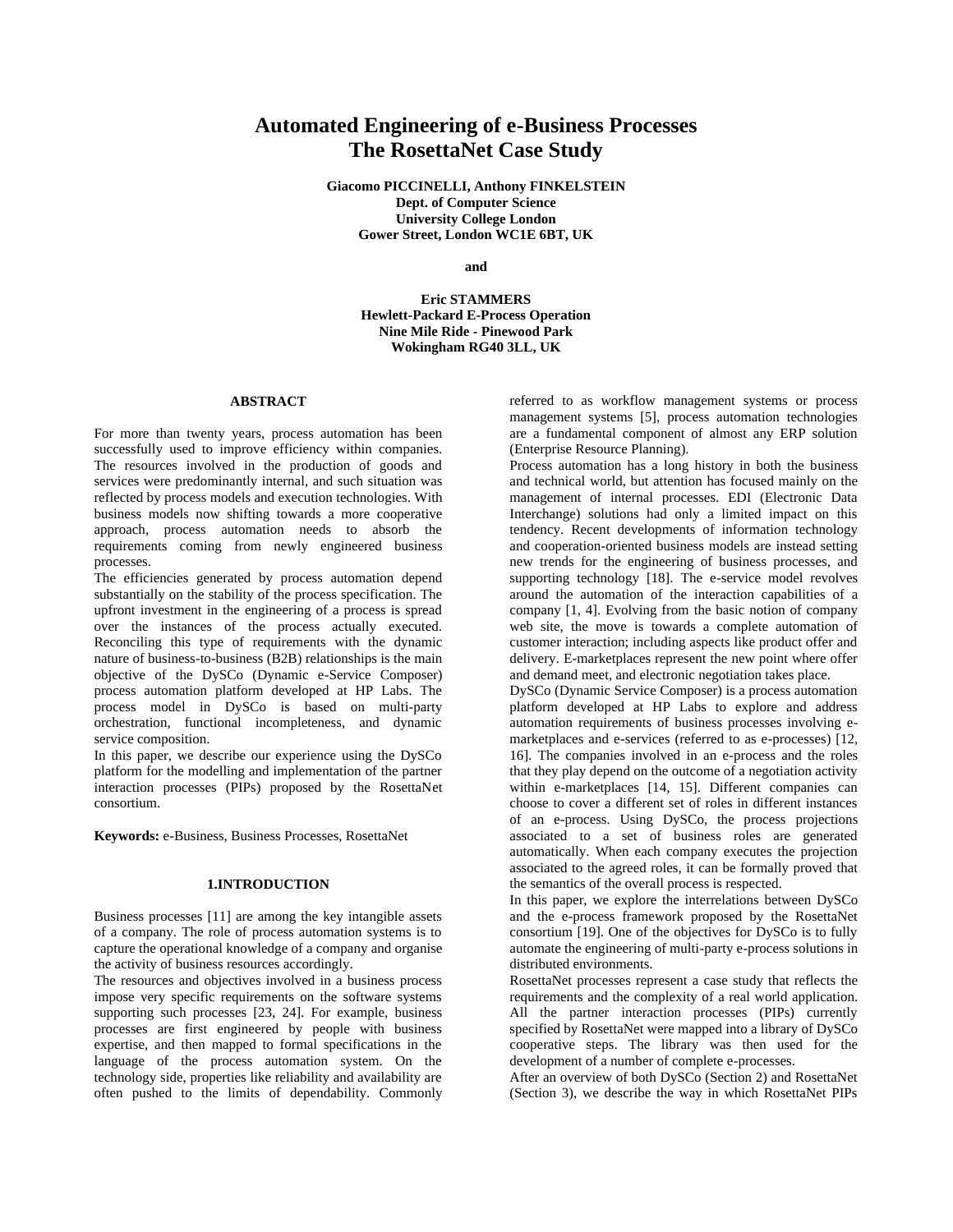were implemented and used in DySCo (Section 4). An example of the complete lifecycle for an e-process based on PIPs is presented (Section 5). An analysis of related works is presented in Section 6, and in Section 7 we present some final considerations.

## **2.THE DYSCO FRAMEWORK**

E-business processes have a number of special requirements, in addition to those of standard internal processes [2]. Resource management and availability are major points of differentiation [17]. Crossing company boundaries imposes strong limitations on the level of access to the resources involved in a process. In e-processes, resources are modelled as service modules (e-services). E-services are bound to specific interaction and behavioural specifications that the provider contractually commits to enforce.

From both a modelling and a management point of view, eprocesses have a coarser granularity than traditional internal processes. For example, there can be a company offering a printing service instead of a printer. From a printer, an internal process can only expect sheets of paper. A specific sub-process is required to package the pages into a business report, and send it to a customer. From a printing service, the e-process can expect a document to be printed, packaged, and even sent directly to a specific recipient. Having a report printed and sent to a customer can be considered as an atomic action in an e-process. If a document is not properly reproduced by the printer, the internal process has to cope with a technical fault. If the same document is not properly reproduced by the company offering the printing service, the cooperative process has to cope with a breach of contract.

The modelling and enforcement of multi-party e-business processes is the focus of the DySCo (Dynamic Service Composer) framework. DySCo has been developed based on concepts like business-to-business cooperation, service aggregation, and dynamic re-configuration of business roles [16]. In the remaining part of this section, we first give an overview of the business model supported by DySCo. We then present the process model and the development platform currently part of the DySCo framework.

#### **Business model**

The evolution of e-marketplaces is having a strong impact on the way business relationships are formed and maintained [20]. E-marketplaces aggregate supply and demand generated by a well-defined set of organisations, and enable negotiation among the parties. From the company perspective, the shift is from a static set of customers and suppliers to a set of emarketplaces. From the relationship with an e-marketplace the company then derives relationships with a dynamically changing set of customers and suppliers.

When they first appeared, e-marketplaces were used mainly as an extra channel for selling excess capacity, or to compensate for the temporary stock problems of existing suppliers. Today, e-marketplaces represent an important component of the business architecture for a growing number of companies. Existing business processes have been

reengineered in order to exploit the new dynamics of supply and demand that derive from the use of e-marketplaces. Companies are also experimenting with entirely new business models, and investing into the development of the business processes to support such models [18].

The processes targeted by the DySCo framework derive from a business scenario based on the dynamic nature of emarketplaces. In particular, DySCo address the problem of having different companies playing different sets of roles in different instances of the same process. The objective is to reconcile the need for flexibility in business relationships with the need for stability and reusability of business processes.

#### **Process model**

In order to understand the process model used in DySCo, it is first necessary to understand the resource model used in the framework. For the reasons discussed at the beginning of this section, the resources involved in an e-process derive from the capabilities made available by the participating companies. In DySCo, the concept of *Role* is used to represent a unit of business capability (unit of service) that will be required at execution time. The role abstracts from the operational characteristics of the entity that will actually play the role itself. An organization usually plays more than one role. To link the abstract concept of role within the process description with the execution environment of a process instance, the concept of role group is used. A *Role Group* captures the set of all the roles played by the same organization. Examples of roles are transport provider, quality tester, packaging provider, and customer. An example of role group could be buyer. If the buyer company takes care of transporting and quality testing the goods, the three roles in the role group could be customer, quality tester, and transport provider.

Inter-company cooperation is at the core of e-processes. The process model used in DySCo is based on three levels of abstraction: cooperative framework, cooperative process, and cooperative step. A *Cooperative Step* is an atomic unit of activity inside a cooperative process. It can involve a single role, or it can require the coordination of two or more of roles. The actions performed by the roles within the step involve data exchange between specific roles (pass), data sharing using a logical storage space available to all the roles in the step (share), and specific service-oriented activities (process). At the beginning of the step, a set of data from the process is made available to all the roles involved in the step itself (input data). A set of significant data is also kept at the end of the step (output data), and externalised at the process level. An example of a cooperative step is the transfer of the goods from the transport provider to the customer. A *Cooperative Process* is a process meant to orchestrate the execution of a specific aspect of the cooperation between a number of business partners. The elements of a process are mainly represented by cooperative steps required of specific set of roles. The process model and related process description language follow the standard reference defined by the WfMC (Workflow Management Coalition) [9]. A typical example of cooperative process is the payment of an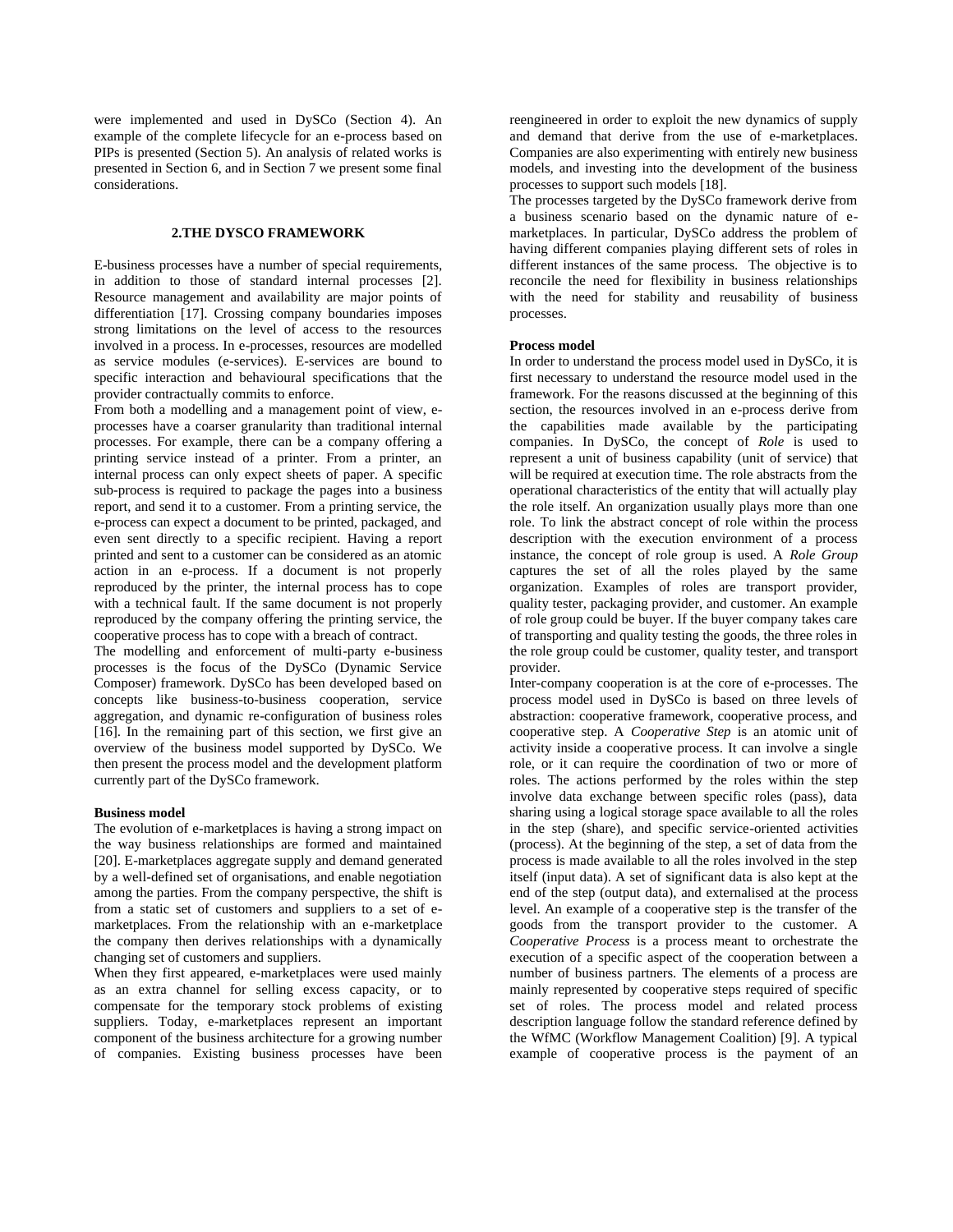

invoice, which could involve roles like customer, producer, bank, and archive provider. A *Cooperative Framework* represents a set of inter-communicating cooperative processes. Examples of cooperative frameworks are the customer interaction framework, the order management framework, and the production support framework. In terms of communication model, messages are used within cooperative processes and cooperative steps. Events are used for inter-process communication.

The last fundamental aspect of the process model in DySCo revolves around the concept of projections. The *Projection* of a cooperative framework onto a role group embodies a view on the framework limited to roles in the role group. A company should be concerned only about the part of a cooperative framework related to the role group it is contracted to fulfil. The content of a projection captures the activities related to a given role group, plus the coordination required with other role groups. Projections are used during the negotiation phase in order to express the level of commitment required to a company. Projections are also used for the execution of the business processes contained in the cooperative framework. Central to DySCo is the capability to automatically generate projections (16).

# **Development platform**

The development and execution platform is an integral part of the DySCo framework. Main aspects in the lifecycle of a cooperative business process are the design, the projection, and the enactment. We first introduce individually the modules of the platform. We then present an end-to-end use example.

A requirement for the overall DySCo framework was to consider the mapping between e-business processes and internal processes. In terms of process automation platforms, the requirement was to investigate the gap between existing process management technology and that required to support e-processes. The approach we chose was to develop the DySCo platform on top of a standard commercial product for business process management. The product selected was HP Process Manager (HPPM) [8].



**Figure 2.a:** Process design **Figure 2.b:** Projection generation

Standard process models have been designed mainly for internal processes. Still, the flexibility of the WfMC model and of the HPPM design environment (Figure 2.a) allowed a complete mapping of the DySCo cooperative model. The languages for the cooperative processes and the cooperative steps were engineered as a set of patterns to be applied to standard process design in HPPM. Patterns specify how to model elements like synchronisation points, exchange of information between roles, service requests, inter-process communication, and flow control. Processes are described using an XML-based notation called XpML [8]. A detailed description of languages and patterns used in DySCo is outside the scope of this paper [15]. In the following sections, there will be the opportunity to see a number of examples of use of process patterns.

The generation of the projections for the processes contained in a cooperative framework is managed by a compilation module specially developed for the DySCo platform. The projection module was designed mainly for programmatic use, but a graphical interface for manual use is also available (Figure 2.b). First, role groups are defined and roles assigned to the groups. Projections can then be generated automatically. From a business perspective, projections describe the expected interaction behaviour for the companies accepting specific business roles. In order for the set of projections to reproduce the semantics of the original cooperative process, implicit synchronisation is required in addition to the explicit synchronisation deriving from the process description. An example of explicit synchronisation is the submission of an order form. The supplier has to wait for the order form to arrive before fulfilling a customer request. Implicit synchronisation derives instead from the partial view that each organisation has on the overall process. Among other functions, the projection module automatically introduces all the required synchronisation elements in the definition of the projections.

As an example of process decomposition, let us assume that in a branch of the cooperative process there are three cooperative steps (S1, S2, S3) supposed to happen in sequence. Company C1 could play roles involved in S1 and S3, but not in S2. Company C2 could play roles involved in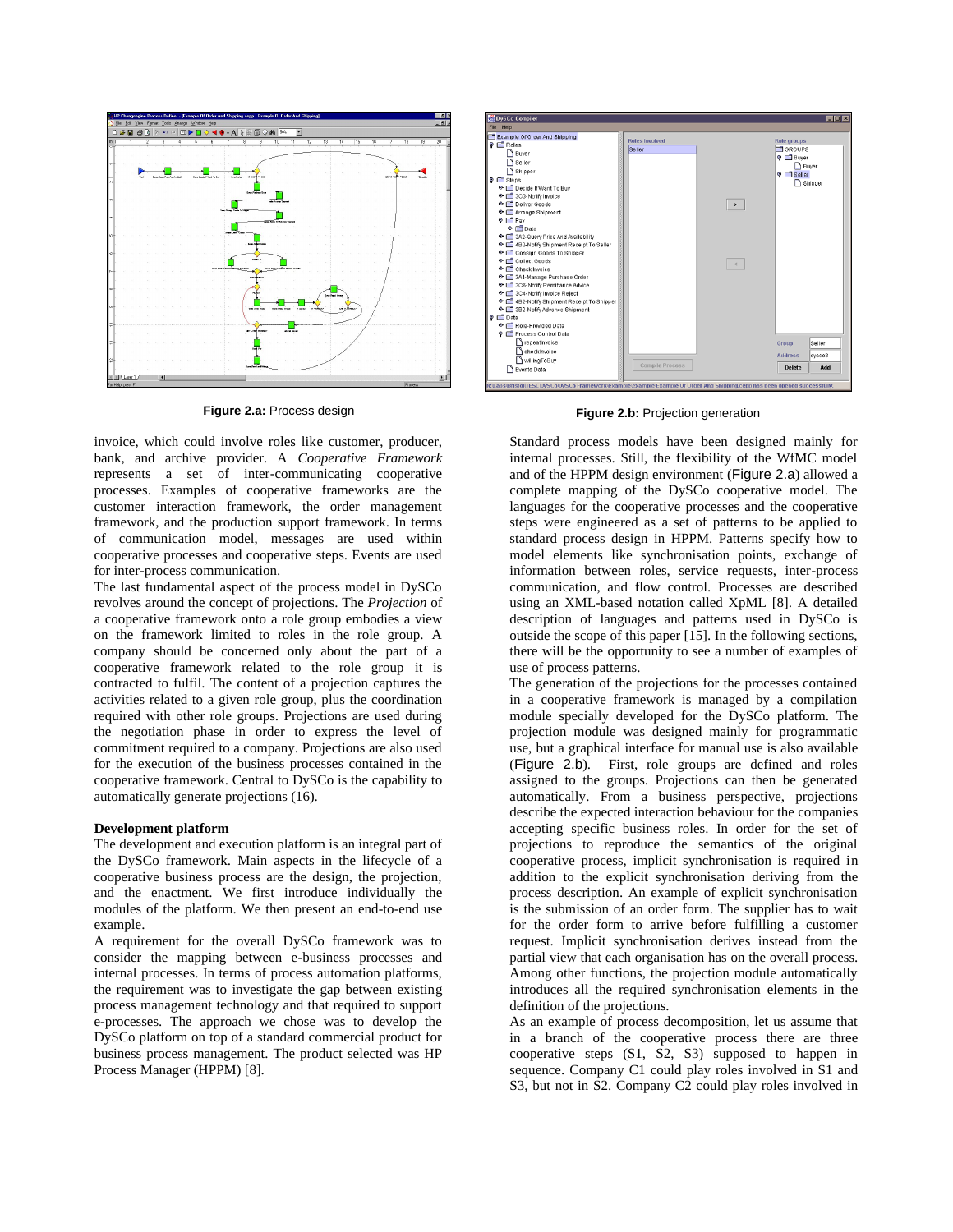S2, but neither in S1 nor S3. The projection for C1 should not contain activities deriving from S2, and the projection for C2 should not contain activities deriving from S1 or S3. Nevertheless, in order to preserve the semantics the global process, C2 cannot start any of the activities in S2 before C1 and the other companies involved in S1 have completed all the activities in S1. Similarly, C1 should not start any of the activities in S3 until C2 and all the companies involved in S2 have completed the step.

The enactment environment in the DySCo platform is composed by the HPPM process engine, and by a number of modules specifically developed to handle activities like synchronisation, data exchange, and user interaction. Each company participating in a cooperative process has a private instance of the execution environment where it can deploy and run the projection it agrees to play. From HPPM we derive process execution capabilities, as well as a complete management and monitoring infrastructure. The process projections combine two distinct levels of abstraction. Some of the steps enforce business logic. An example is the step that requires an order form to be provided. These types of requests are routed to the user interface. Some steps derive instead from the need to handle synchronisation and the flow control. The activity involved in these steps is fulfilled by specific modules in the platform, and it doesn't propagate to the user.

To summarise, the process definition module (Figure 2.a) is normally used at the beginning of the lifecycle of a cooperative process. The process definition is then passed on to the projection module (Figure 2.b) for partitioning. Different grouping configurations can be necessary for the roles involved in the process. The projection generator automatically generates the set of projections associated to each configuration. Once deployed on the various instances of the execution platform, projections coordinate among each other to drive the enactment of the global e-process.

#### **3.THE ROSETTANET STANDARD**

RosettaNet [19] is a consortium of more than 400 of the world's leading electronic components, information technology and semiconductor manufacturing companies. The declared mission of the consortium is to drive collaborative development and rapid deployment of Internetbased business standards creating a common language that enables open e-business processes. The intent of RosettaNet is to offer standards for data dictionaries, implementation frameworks, business message schemas, and process specifications.

The cooperation model proposed by RosettaNet has the Internet and XML as a foundation. These first two layers offer basic data exchange capabilities. Moving up the abstraction layers, there are dictionaries and frameworks. These two layers capture the words and the grammar for business communication. Business dialogues are modelled as simple processes called PIPs (partner interaction processes). PIPs can then be organised into more complex cooperative business processes. The work described in this paper focuses mainly on RosettaNet PIPs and cooperative business processes.

The specification of each PIP encompasses three different levels of abstraction. These levels are also referred to as views. The specification includes a business operational view, a functional service view, and an implementation framework view. The business operational view (BOV) captures the semantics of business data entities and the flow of exchange between roles as they perform business activities. The functional service view (FSV) specifies the network component services and agents, and the interactions necessary to execute a PIP. In RosettaNet terms, a service is an entity that implements protocols that include a service layer, transaction and action layer. A description for the various layers that goes beyond the intuitive semantics deriving from the names can be found in the literature [19]. The service has an identity that can be registered in directories and used for component communication in a distributed computer system. An agent is an entity that implements protocols that include the action layer and the agent layer. There is no service layer or transaction layer. The implementation framework view (IFV) specifies elements like network protocol, message formats, and other communications requirements.

As an example, in the PIP for querying technical information (PIP 2.A.5) the business operational view first specifies two roles: the product information user and the product information distributor. The product information user uses technical information for updating enterprise systems and online promotion systems such as electronic catalogue systems. The product information distributor distributes technical information to both fulfil technical information subscriptions and to respond to queries for technical information. The BOV then describes the types of messages exchanged between the two roles, in terms of content and exchange flow. The exchange logic for the messages involved in the request can be found in [19]. Messages are specified using XML-based structures. The functional service view is also described in [19]. A meaningful discussion of the implementation framework view cannot be captured in the space of this section. The full description of the IFV can be found in the RosettaNet standard [19].

The alignment between the cooperation model proposed in RosettaNet and the one proposed in DySCo emerges in particular in the distinction between internal and external processes. In both models, cooperative processes coexist with internal process and they complement each other. With reference to the cooperative stack presented at the beginning of this section, the RosettaNet standardisation effort has currently reached the level of PIPs. A complete description and categorisation of RosettaNet PIPs can be found in [19].

In the following sections, we present a mapping of the currently finalised RosettaNet PIPs into the DySCo framework.

#### **4.THE PIP LIBRARY**

The partner interaction processes specified in the RosettaNet standard capture atomic conversations between two business roles. Examples of PIPs are queries for price or availability of products, and notification exchanges related to shipment, invoicing, and payment. In order to port the PIPs into the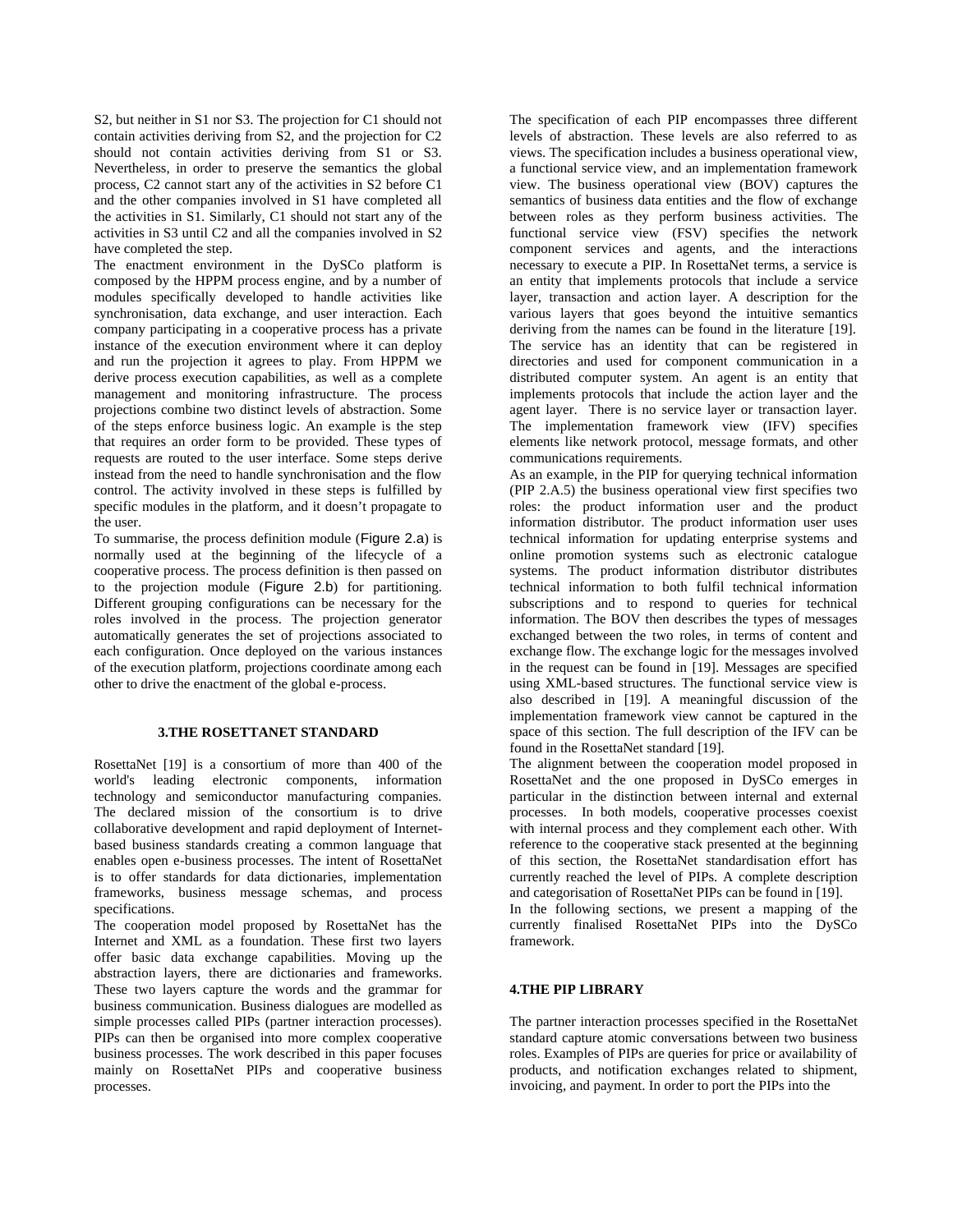

**Figure 3:** PIP 2.A.5 Query Technical Information

DySCo framework, the approach we took was to capture the business operational view for the PIPs into DySCo cooperative steps. A library of cooperative steps was developed containing all the currently specified PIPs.

From a structural perspective, all PIPs adhere to one of three main patterns. The first pattern is a single action activity. The role that starts the PIP produces a document, and passes it on to a second role. The second role just receives the document and performs an action. An example of PIP of this type is the PIP 2.A.8 for the distribution of product stock-keeping units. The second pattern involves two actions. One role starts the PIP producing a document and passing it on to a second role. The second role receives the document, performs an action, produces a response document, and sends it back to the first role. The first role receives the answer and performs a final action that concludes the PIP. An example of PIP following this pattern is the PIP 2.A.5 for queries related to technical information. The last pattern involves a choice from the role that starts the PIP. The choice has a binary outcome, and both branches of the process reflect one of the two previously presented patters. An example of this type of interaction is the PIP 3.A.4 for the management of the submission of a purchase order. The encoding of the PIPs into DySCo cooperative steps reflects the patterns of their business operational view.

As an example, the cooperative step associated to the PIP 2.A.5 for querying technical information is presented in (Figure 3). In the first node, the role in charge of starting the PIP (the User) prepares the document that has to be sent to the second role involved (the Distributor). In the second node, the user actually sends the document to the Distributor. In the third node, the Distributor receives the document and performs an internal action. The internal action indicated here represents the point of contact with the internal processes of the Distributor. The Distributor has to produce a document containing the response to the query, or some form of notification. In the fourth node, the response is sent to the User. In the fifth node, the user receives the document and performs an internal action. The analysis done by the User of the response received from the Distributor ends the cooperative step.

The level of complexity involved in the mapping of a PIP into a cooperative step is linearly dependent on the complexity of the business operational view of the PIP. The complexity of both the functional service view and the implementation framework view are hidden from the designer, and are automatically handled at the lower levels of the DySCo platform. The projection generator will introduce all the required synchronisations, and the instructions for the platform components in charge of the data exchange for a cooperative process.

# **5.A PROCESS IMPLEMENTATION EXAMPLE**

The purpose of this section is to illustrate the use of the DySCo platform for the engineering of an e-business process involving RosettaNet PIPs. The emphasis is on the support provided by the platform for the design and deployment of the solution, rather then on the business logic of the process.

The process considered derives from a typical customer interaction framework, and focuses on order management. Three business roles are involved: Buyer, Seller, and Shipper. The Buyer requests to the Seller information about goods, and then decides if it wants to place an order. If the Buyer places the order, the Seller has to arrange for the shipment. At this point, the Shipper is involved. The Shipper has to collect the goods from the Seller and deliver them to the Buyer. When the Buyer receives the goods, it sends information about the conditions of the goods received to both the Seller and the Shipper. Then the payment phase starts. The Seller sends an invoice to the Buyer. If the Buyer agrees with the invoice, it pays. If it doesn't agree with the invoice, a dispute resolution cycle is started. Payment concludes the process. A flavour for the structural complexity of the process can be derived from (Figure 2.a). Eight PIPs appear as cooperative steps, including PIP 3.A.2 (Query Price And Availability), PIP 4.B.2 (Notify Shipment Receipt), and PIP 3.C.6 (Notify Remittance Advice).

The design of the e-process is done only considering the business roles involved and the interaction expected among them. The roles defined in the PIPs are instantiated with the roles used in the overall process. The fact that the shipment will be done by the company acting as a buyer, by the one acting as seller, or by a third party is transparent to the designer. Once the process is defined, the business roles can be aggregated into groups. Different group configurations are possible depending on the companies involved in an actual instance of the process. The information on the role groups is passed to the projection module (Figure 2.b), which automatically generates the processes required to the cooperating companies. As for the other parts of a cooperative process, a projection contains only the part of a PIP related to the roles in a role group. Optimisations are possible for the case in which the two roles involved in a PIP are covered by the same company.

#### **6.RELATED WORKS**

An overview of the general requirements for e-business frameworks can be found in [22]. While processes seem to be